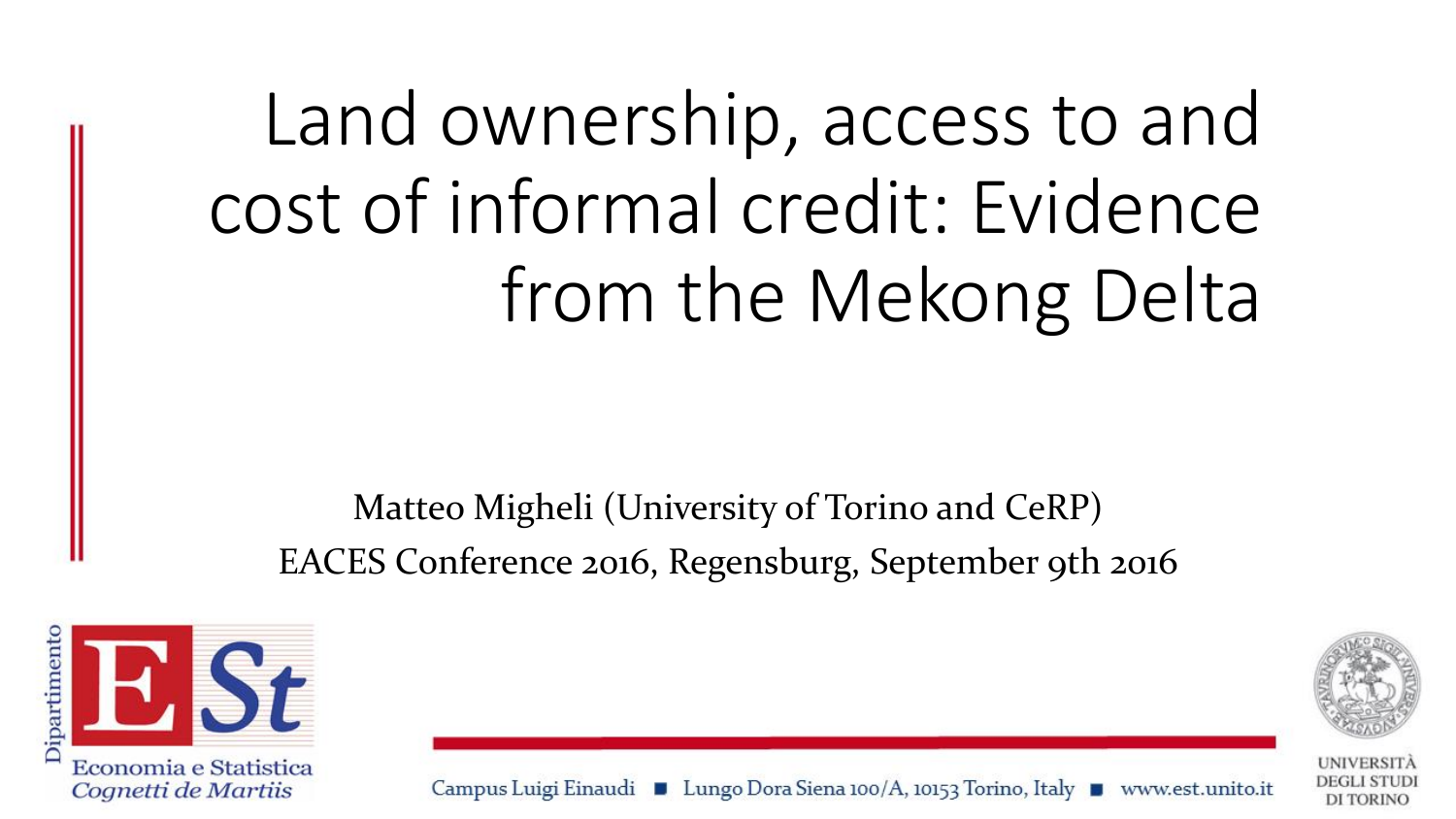#### Background

- Credit in developing countries is severely rationed (Duong and Izumida, 2002; Bond et al., 2015 and Luan et al., 2015).
- Potential borrowers do not owe enough assets to provide collateral for credit.
- As a consequence they resort to informal lenders, who very often apply usury interest rates

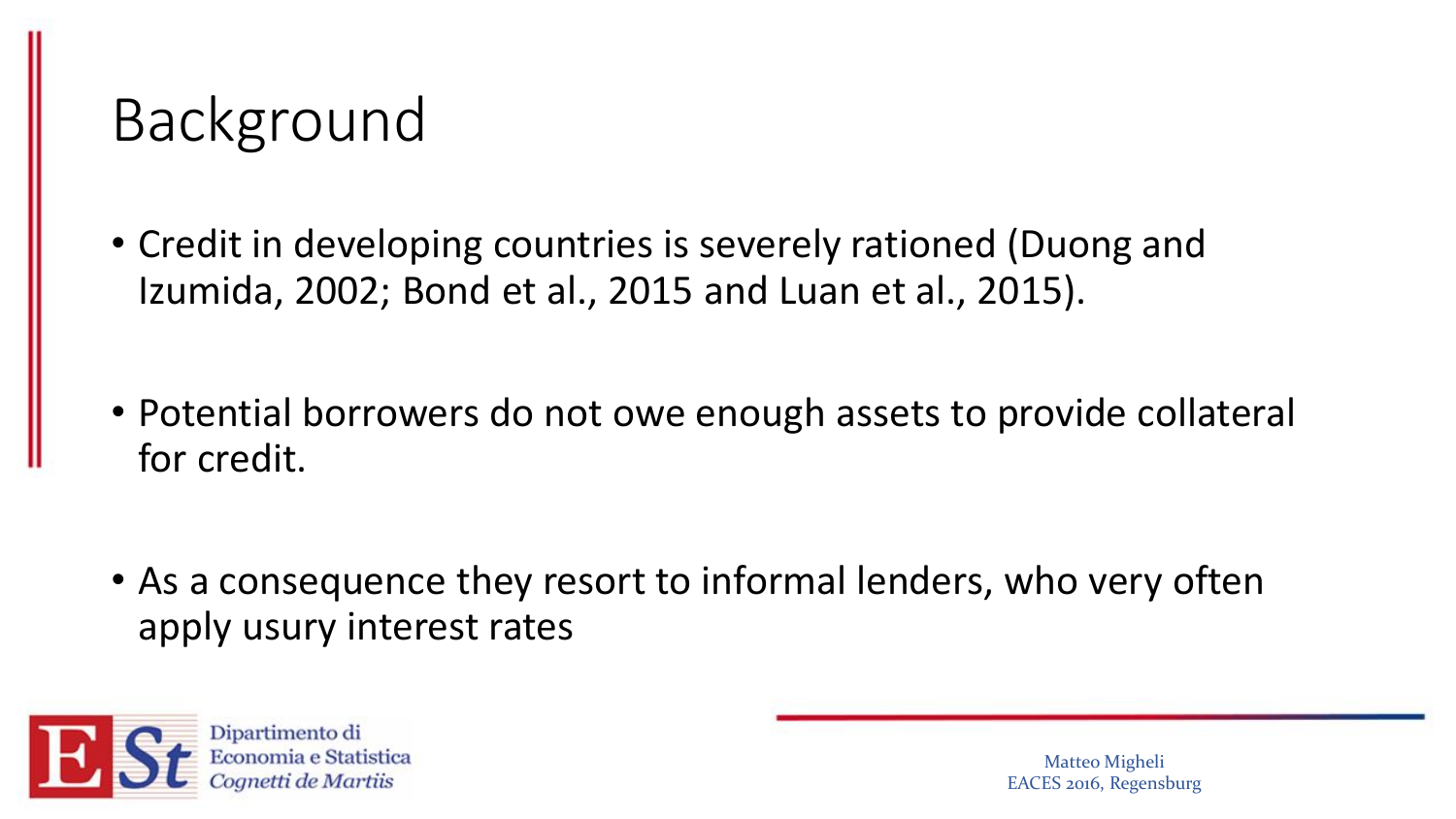## Background

- The situation is worse in the countryside, where several farmers have no assets to offer as collateral, and where commercial banks often do not have branches (Nguyen and Luu, 2013).
- However, in its road to a market economy, Vietnam started to privatise land in the early Nineties.
- Today, many farmers own a share of the land that they cultivate (Griffin et al., 2002 and Tria Kerkvliet, 2006). This land might serve as a collateral to obtain formal credit, emancipating the farmers from usurers.



Dipartimento di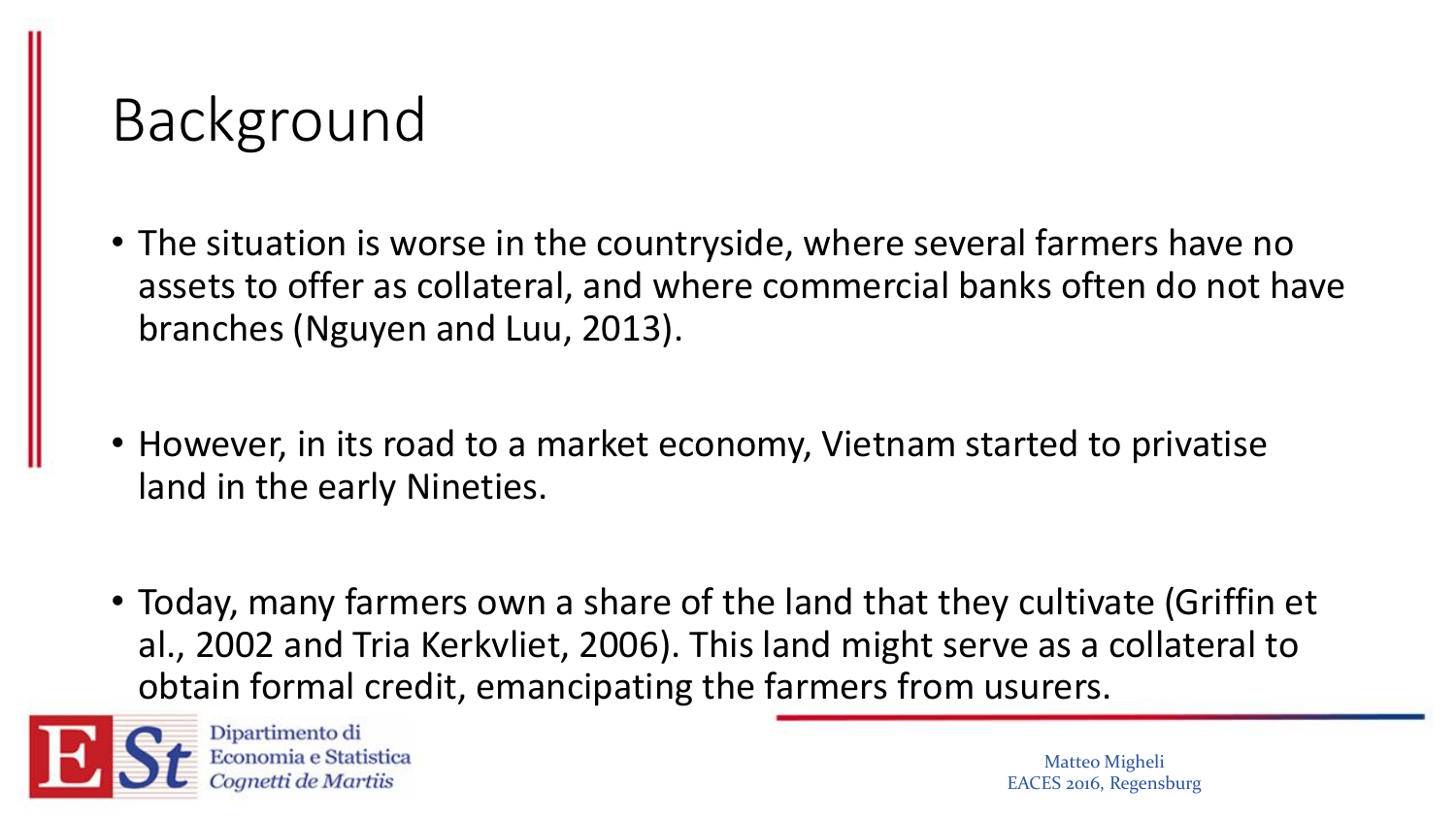#### Aim of the present work

- The aim of the work I am presenting today is twofold:
	- Understanding whether land ownership decreases the probability for a farmer to resort to informal lenders
	- Assessing the magnitude of the economic benefit of land ownership, in terms of the interest rate paid by a borrower to an informal lender.

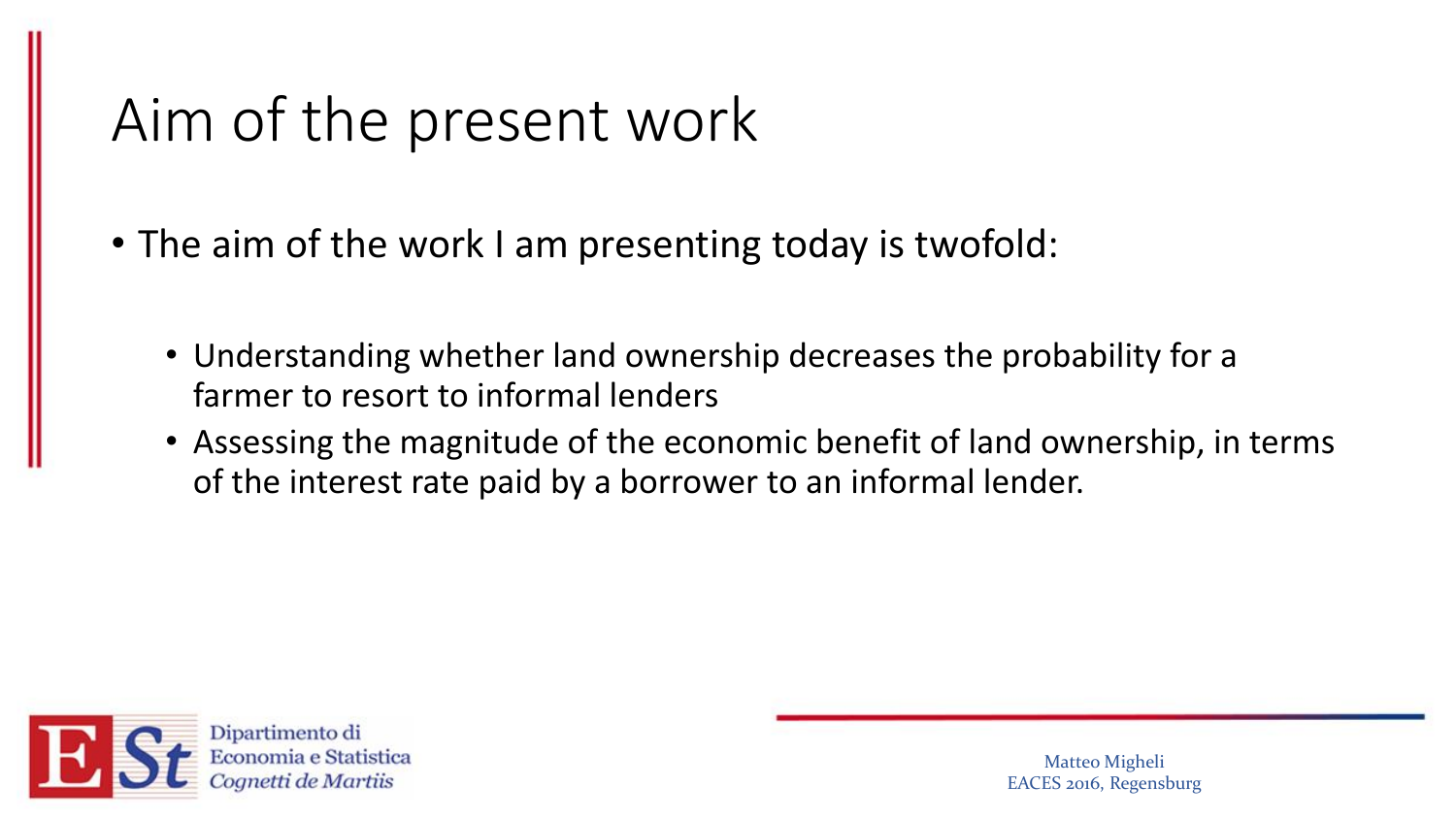#### Data

- Data are from the World Bank and cover all the provinces of the Mekong Delta.
- This region is the largest producer of rice in Vietnam (which is the largest world exporter of this commodity).
- The primary industry is the major industry in the region and produces the most of the food consumed in the country.

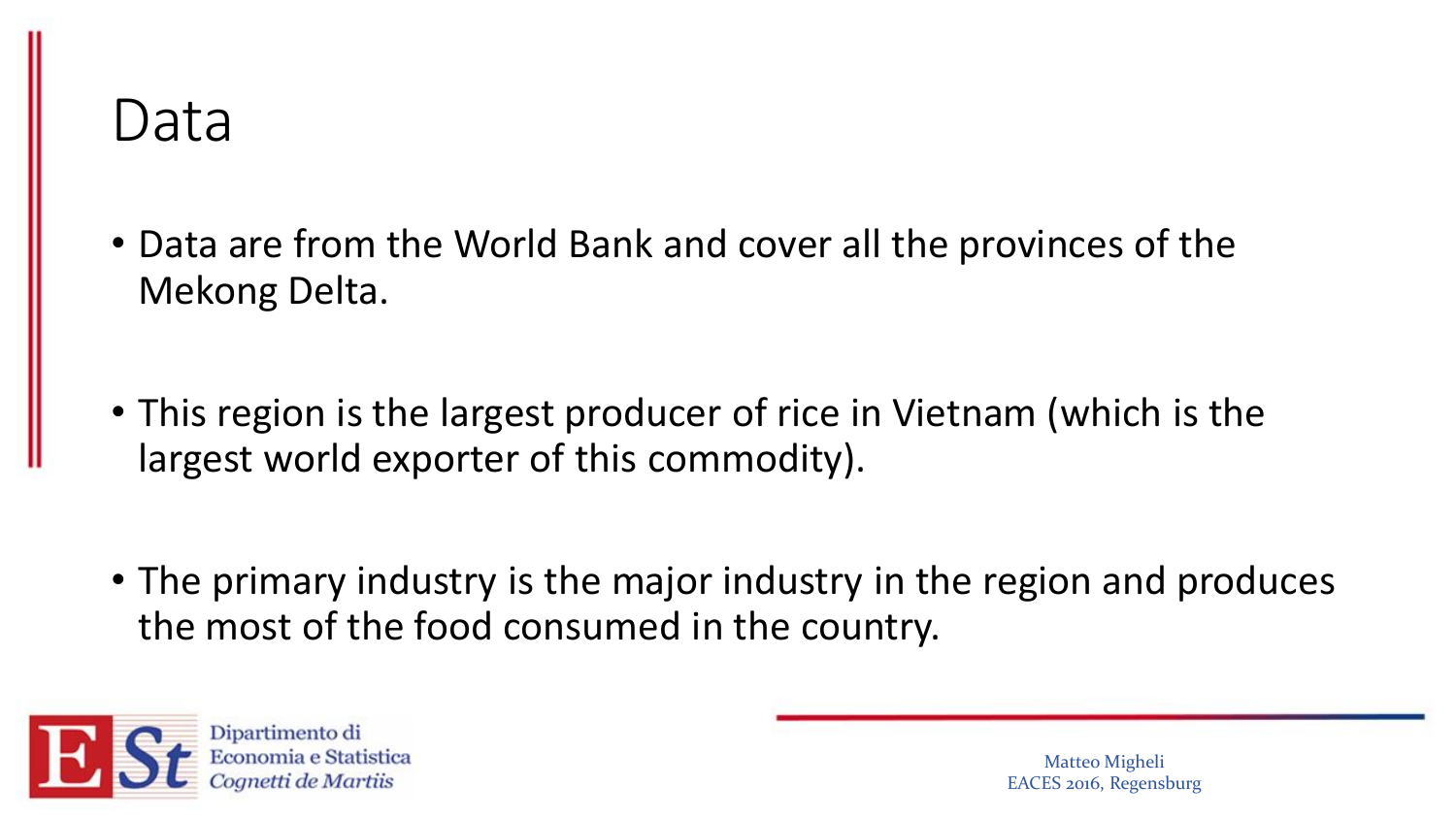#### Data

- The WB survey includes 603 households from the provinces of the region. All of the surveyed households live in the countryside and produce rice and other vegetables. Some grow fishes.
- The most of them own the land that they use, but only some of them own this entire extension.

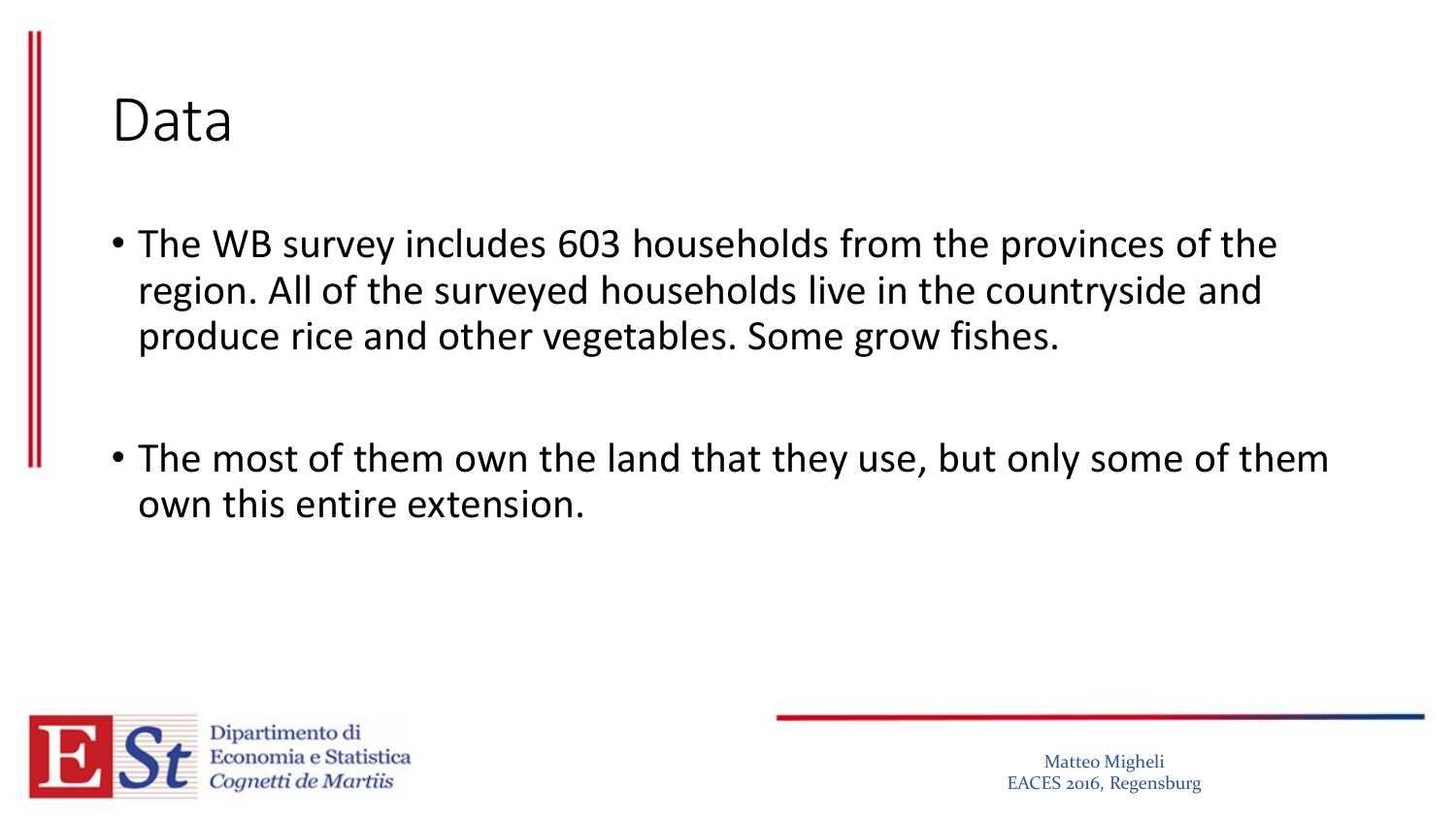## Methodology

- First, I inquire whether land ownership emancipates from informal borrowing, i.e. whether as the share of land owned, the probability that a farmer resorts to informal lenders decrease.
- Second, I calculate the premium of land ownership, in terms of lower interest rates paid by landowners to informal lenders.

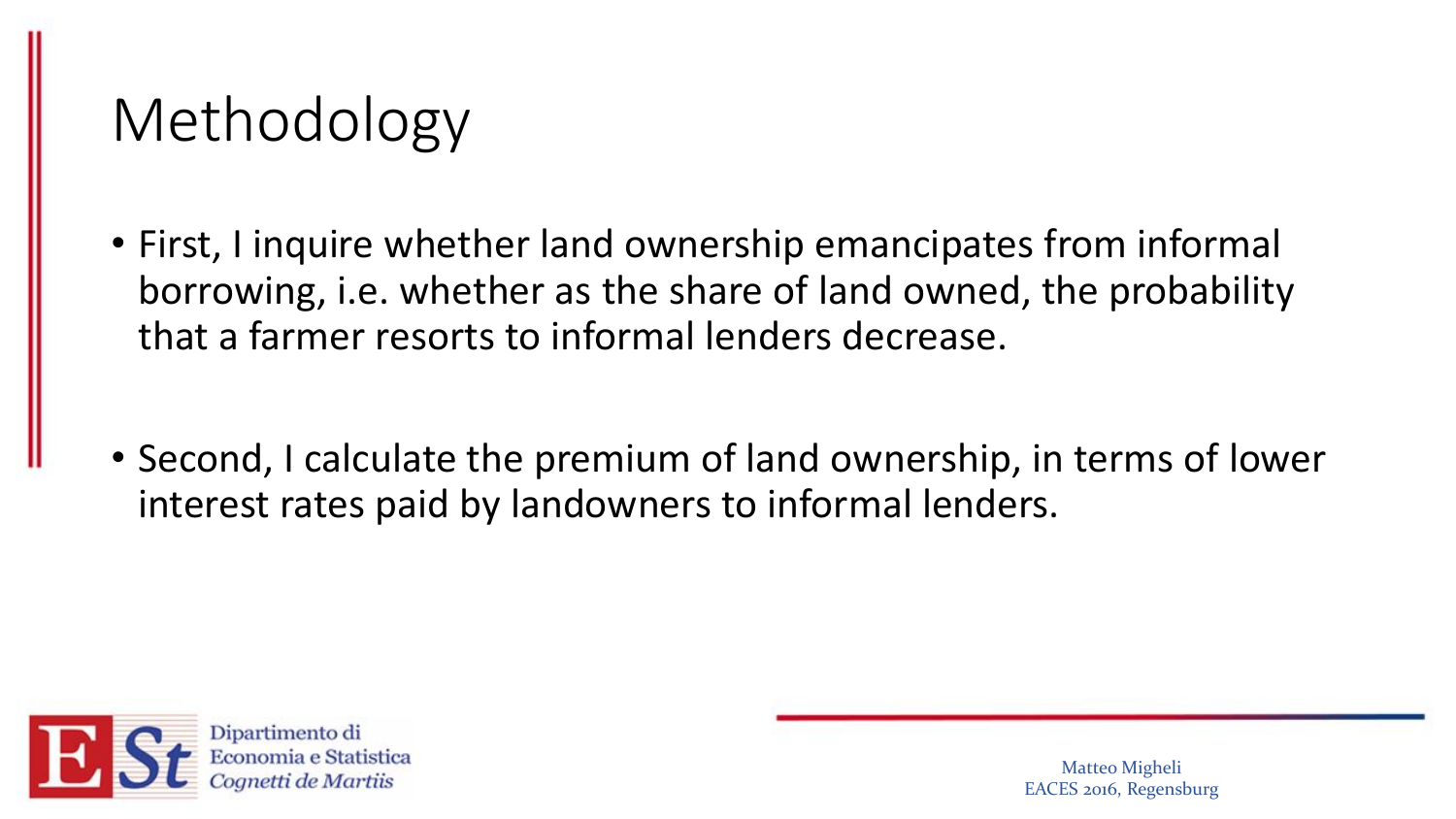#### Results: descriptive statistics

| Table 2. Descriptive statistics (s.e. in brackets)                             |               |
|--------------------------------------------------------------------------------|---------------|
|                                                                                | Mean          |
| Average monthly interest rate paid in the informal market                      | 6,63          |
|                                                                                | (0.52)        |
| Average amount borrowed in the informal market (million dongs)                 | 5.06          |
|                                                                                | (10.41)       |
| Average yearly interest rate paid in the formal market                         | 47.35         |
|                                                                                | (0.559)       |
| Average amount borrowed in the formal market (million dongs)                   | 3.51          |
|                                                                                | (0.80)        |
| Income and its sources                                                         |               |
| Income from hired labour (million dongs)                                       | 2.45          |
|                                                                                | (0.52)        |
| In-kind income (dongs)                                                         | 70,083        |
|                                                                                | (47, 430)     |
| Remittances (dongs)                                                            | 461,857       |
|                                                                                | (2, 144, 181) |
| Logarithm of the share of owned land                                           | 4.58          |
|                                                                                | (0.17)        |
| Poor (dummy: 1 if yes)                                                         | 0.19          |
|                                                                                | (0.39)        |
| Income per capita (million dongs)                                              | 3.86          |
|                                                                                | (3.29)        |
| Income from crops (% of total income)                                          | 68.39         |
|                                                                                | (25.98)       |
| Allocation of working force                                                    |               |
| Working time of household's members in the farm (% of total working time)      | 76.33         |
|                                                                                | (23.59)       |
| Number of households members working outside the farm                          | 1.56          |
|                                                                                | (0.50)        |
| Working time of household's members outside the farm (% of total working time) | 13.02         |
|                                                                                | (20.89)       |
| Number of households members working in the farm                               | 2.31          |
|                                                                                | (1.18)        |
| Indicators of social capital                                                   |               |
| Number of years in the village                                                 | 36.61         |
|                                                                                | (13.54)       |
| Age of the household's head                                                    | 43.55         |
|                                                                                | (10.99)       |

| Use of soil                                                        |          |
|--------------------------------------------------------------------|----------|
| Hectares of rice soil                                              | 1.27     |
|                                                                    | (1.19)   |
| Hectares of orchard soil                                           | 0.14     |
|                                                                    | (0.28)   |
| Hectares of other crops                                            | 0.05     |
|                                                                    | (0.19)   |
| Hectares of aquaculture                                            | 0.01     |
|                                                                    | (0.05)   |
| Hectares of residential soil                                       | 0.38     |
|                                                                    | (0.43)   |
| Indicators of past productivity and prices of crops                |          |
| Average yield per hectare of the main crop (second-to-last season) | 2.11     |
|                                                                    | (3.03)   |
| Average yield per hectare of the main crop (third-to-last season)  | 2.77     |
|                                                                    | (3.62)   |
| Average price of the main crop (second-to-last season)             | 752.65   |
|                                                                    | (907.76) |
| Average price of the main crop (third-to-last season)              | 1,009.10 |
|                                                                    | (778.47) |
| Ownership of durable goods (percentage of owners)                  |          |
| TV set                                                             | 15.92    |
|                                                                    | (36.62)  |
| Radio set                                                          | 40.13    |
|                                                                    | (49.06)  |
| Motorbike                                                          | 58.54    |
|                                                                    | (49.31)  |
| Refrigerator                                                       | 94.86    |
|                                                                    | (22.10)  |

Matteo Migheli EACES 2016, Regensburg

# Dipartimento di<br>Economia e Statistica<br>Cognetti de Martiis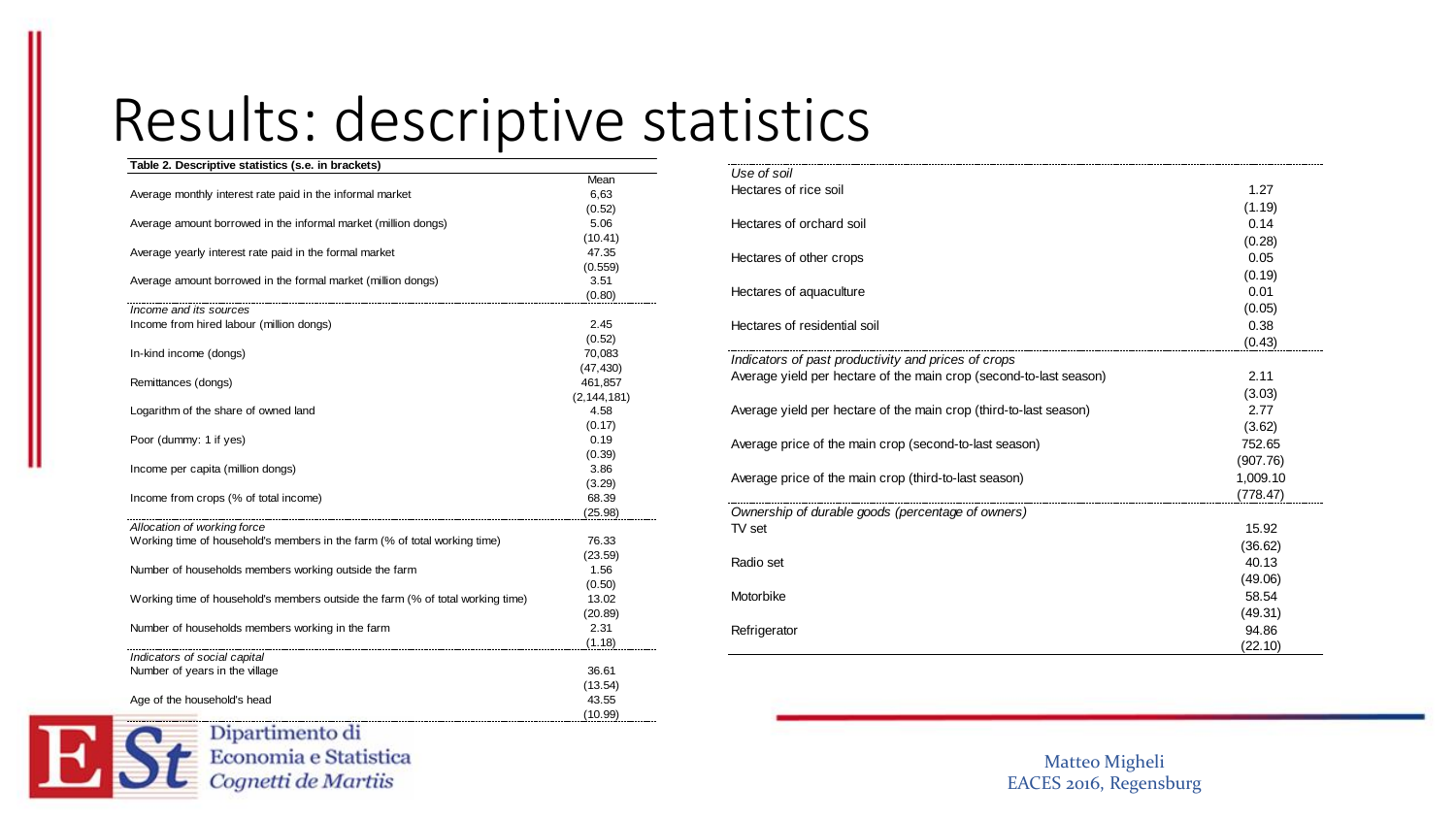## Results: accessing informal credit

| <b>VARIABLES</b>                        | Marginal effect<br>Marginal effect |                | Marginal effect | Marginal effect |  |
|-----------------------------------------|------------------------------------|----------------|-----------------|-----------------|--|
|                                         |                                    |                |                 |                 |  |
| Interest rate paid on formal loan       |                                    |                | $-0.00630$      | $-0.00456$      |  |
|                                         |                                    |                | $(0.00398)*$    | $(0.00273)*$    |  |
| Amount borrowed from formal moneylender |                                    |                | 2.55e-10        | 1.82e-10        |  |
|                                         |                                    |                | $(1.55e-10)$    | $(9.98e-11)^*$  |  |
| Share of owned land                     | $-0.000312$                        | $-0.000301$    | $-0.000275$     | $-0.000171$     |  |
|                                         | $(0.000192)*$                      | $(0.000178)*$  | $(0.000176)*$   | $(0.000114)^*$  |  |
| Hectares of rice soil                   | $-0.00682$                         | $-0.00606$     | $-0.00594$      | $-0.00265$      |  |
|                                         | (0.00422)                          | $(0.00377)^*$  | $(0.00337)^*$   | $(0.00175)*$    |  |
| Hectares of other crops                 | $-0.0262$                          | $-0.0226$      | $-0.0226$       | $-0.0116$       |  |
|                                         | (0.0243)                           | (0.0218)       | (0.0211)        | (0.0114)        |  |
| Hectares of orchards                    | $-0.00163$                         | $-0.000422$    | $-0.000926$     | 0.000431        |  |
|                                         | (0.0129)                           | (0.0110)       | (0.0106)        | (0.00605)       |  |
| Income from crops                       | 0.000176                           | 0.000154       | 0.000147        | 0.000101        |  |
|                                         | (0.000114)                         | $(9.56e-05)^*$ | $(9.15e-05)^*$  | $(6.85e-05)^*$  |  |

#### Probit estimates, standard errors in brackets



Dependent variable

Dipartimento di Economia e Statistica netti de Martiis

Other controls:

education, income

per capita, wealth

indicators), years

years of presence

of experience,

in the village

number of

household

members,

(several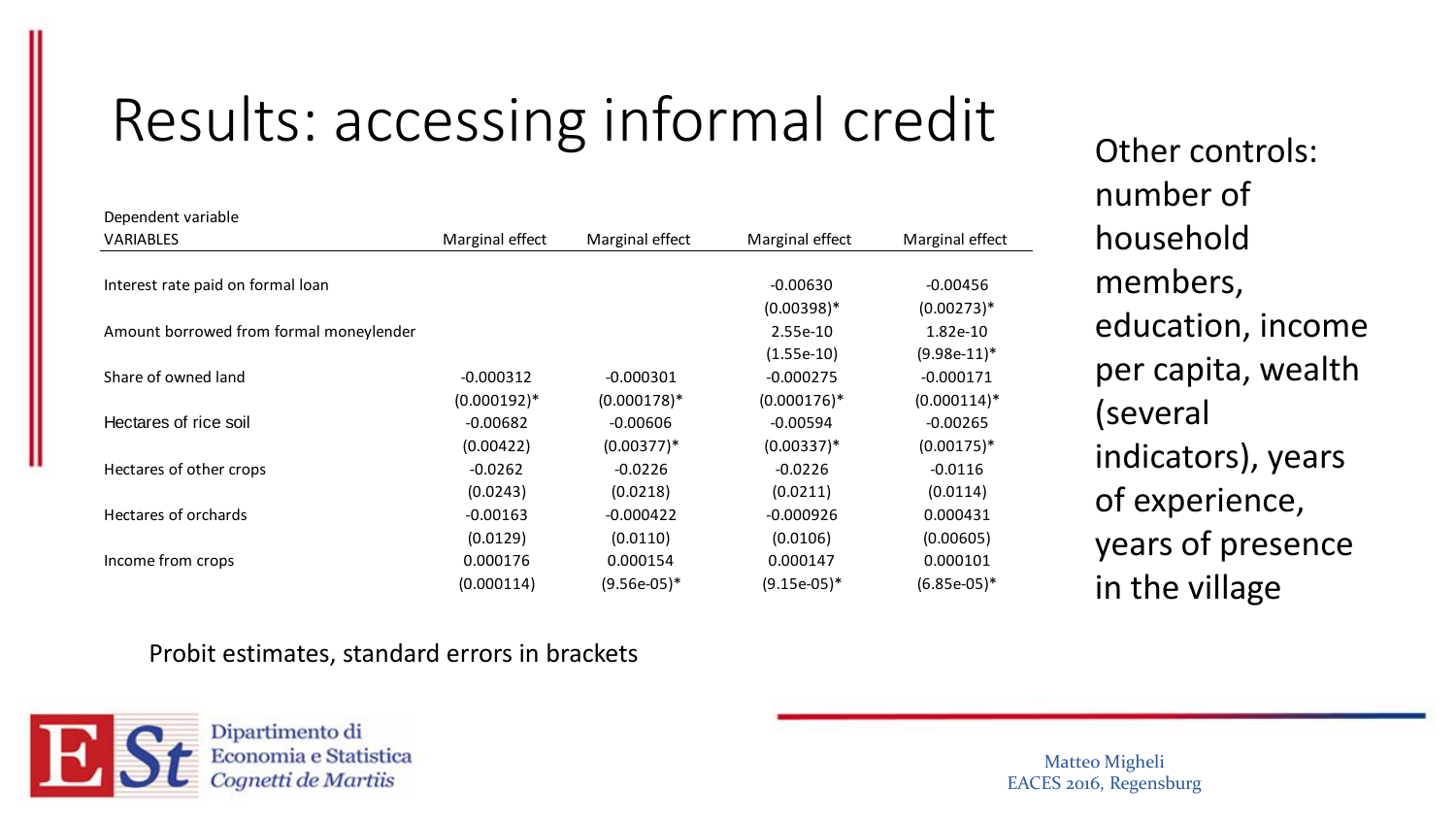### Results: cost of informal credit

| Dependent variable                                             | Average monthly interest rate paid in the informal credit market |               |               |               |               |               |               |
|----------------------------------------------------------------|------------------------------------------------------------------|---------------|---------------|---------------|---------------|---------------|---------------|
| Average amount borrowed in the informal market (million dongs) | $-0.250$                                                         | $-0.147$      | $-0.0194$     | $-0.00541$    | 0.0794        | 0.116         | 0.0668        |
|                                                                | (0.241)                                                          | (0.208)       | (0.0520)      | (0.0409)      | $(0.0373)$ ** | $(0.0529)$ ** | (0.0715)      |
| Average yearly interest rate paid in the formal market         | $-0.0101$                                                        | $-0.407$      | $-0.984$      | $-0.787$      | $-1.205$      | $-1.692$      | $-1.040$      |
|                                                                | (1.377)                                                          | (1.121)       | (1.053)       | (0.885)       | (0.960)       | $(0.971)^*$   | (0.961)       |
| Average amount borrowed in the formal market (million dongs)   | 2.067                                                            | 2.012         | 2.113         | 2.102         | 2.234         | 2.281         | 2.054         |
|                                                                | $(0.775)$ ***                                                    | $(0.742)$ *** | $(0.807)$ *** | $(0.793)$ *** | $(0.695)$ *** | $(0.562)$ *** | $(0.469)$ *** |
| Logarithm of the share of owned land                           | $-3.178$                                                         | $-3.365$      | $-3.452$      | $-4.183$      | $-4.195$      | $-3.964$      | -4.198        |
|                                                                | $(1.507)$ **                                                     | $(1.531)$ **  | $(1.400)$ **  | $(1.563)***$  | (1.435)***    | $(1.318)***$  | $(1.329)$ *** |

Other controls: number of household members, education, income per capita, wealth (several indicators), years of experience, years of presence in the village Tobit estimates (censoring at 0)



Dipartimento di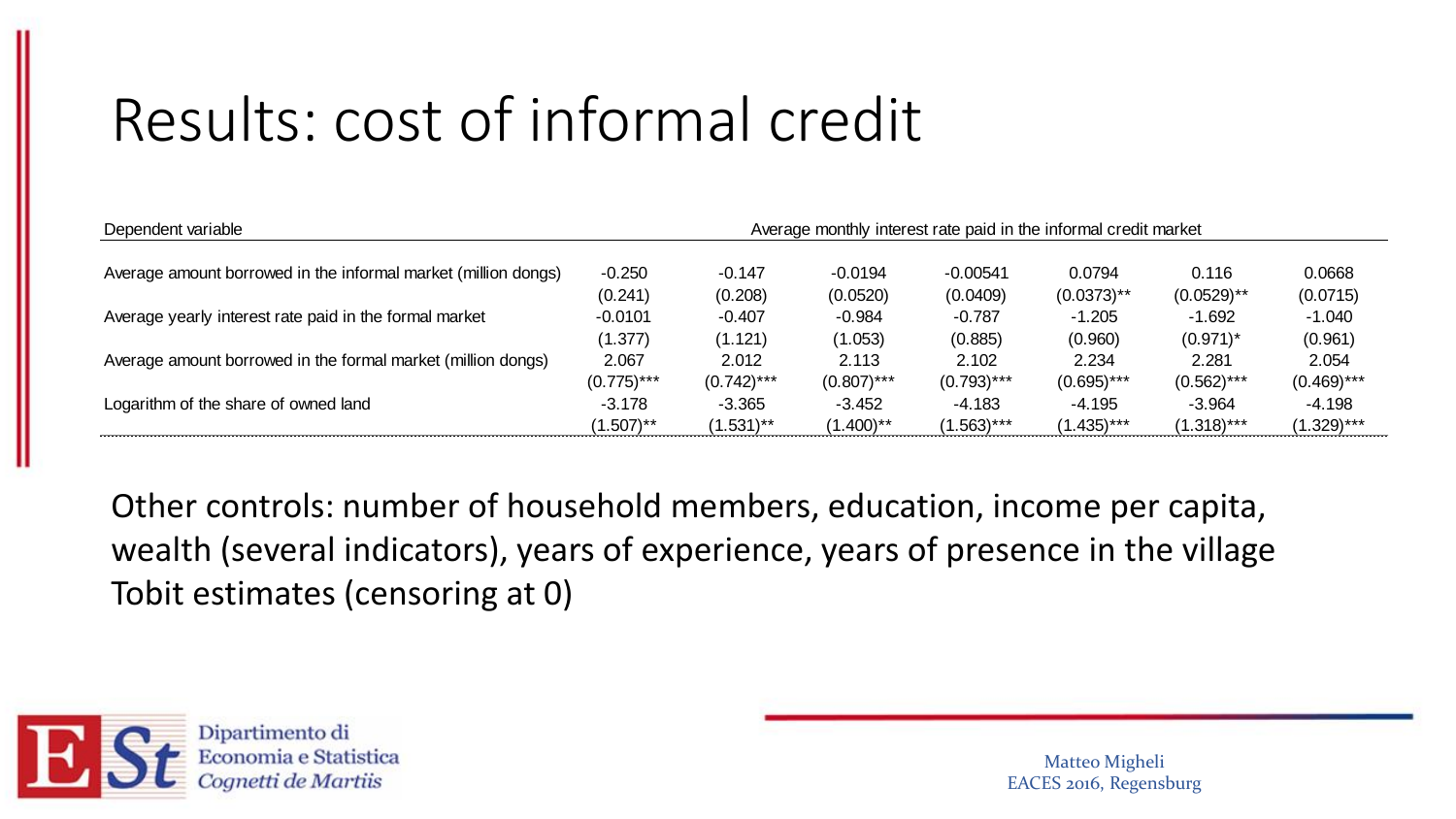#### Results: cost of informal credit



Figure 2. Marginal variation of the interest rate paid by share of land ownership



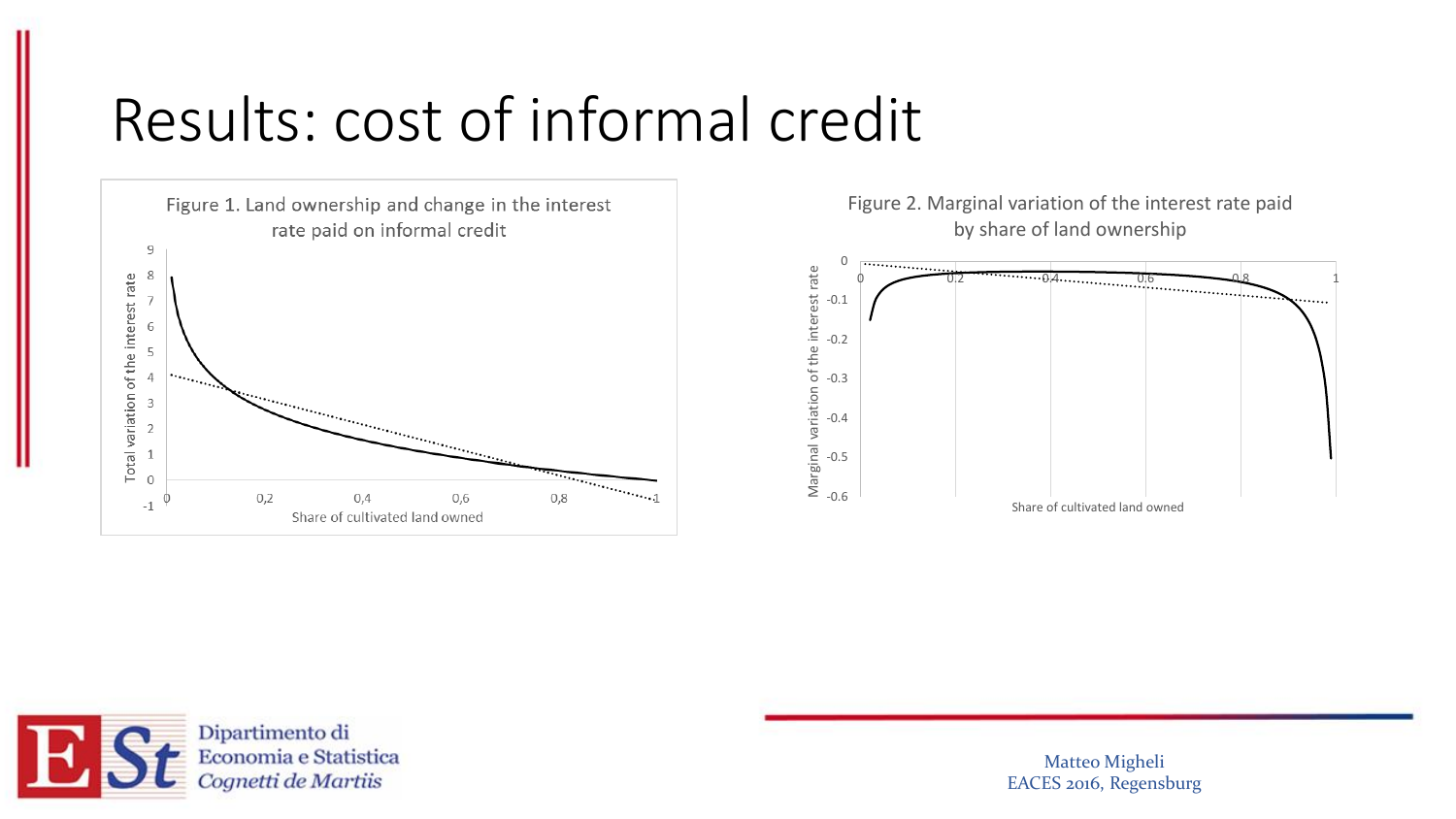#### Conclusions

- Land ownership decreases the probability of demanding informal credit; however, the magnitude of the effect is small -> too few branches in the countryside.
- However, land ownership decreases the cost of informal credit, suggesting that land may serve as a direct or as an indirect collateral.
- This last fact may also induce some increase in the demand for informal credit: on the one hand land ownership open the access to formal credit, but on the other it decreases its cost rising the demand.



Dipartimento di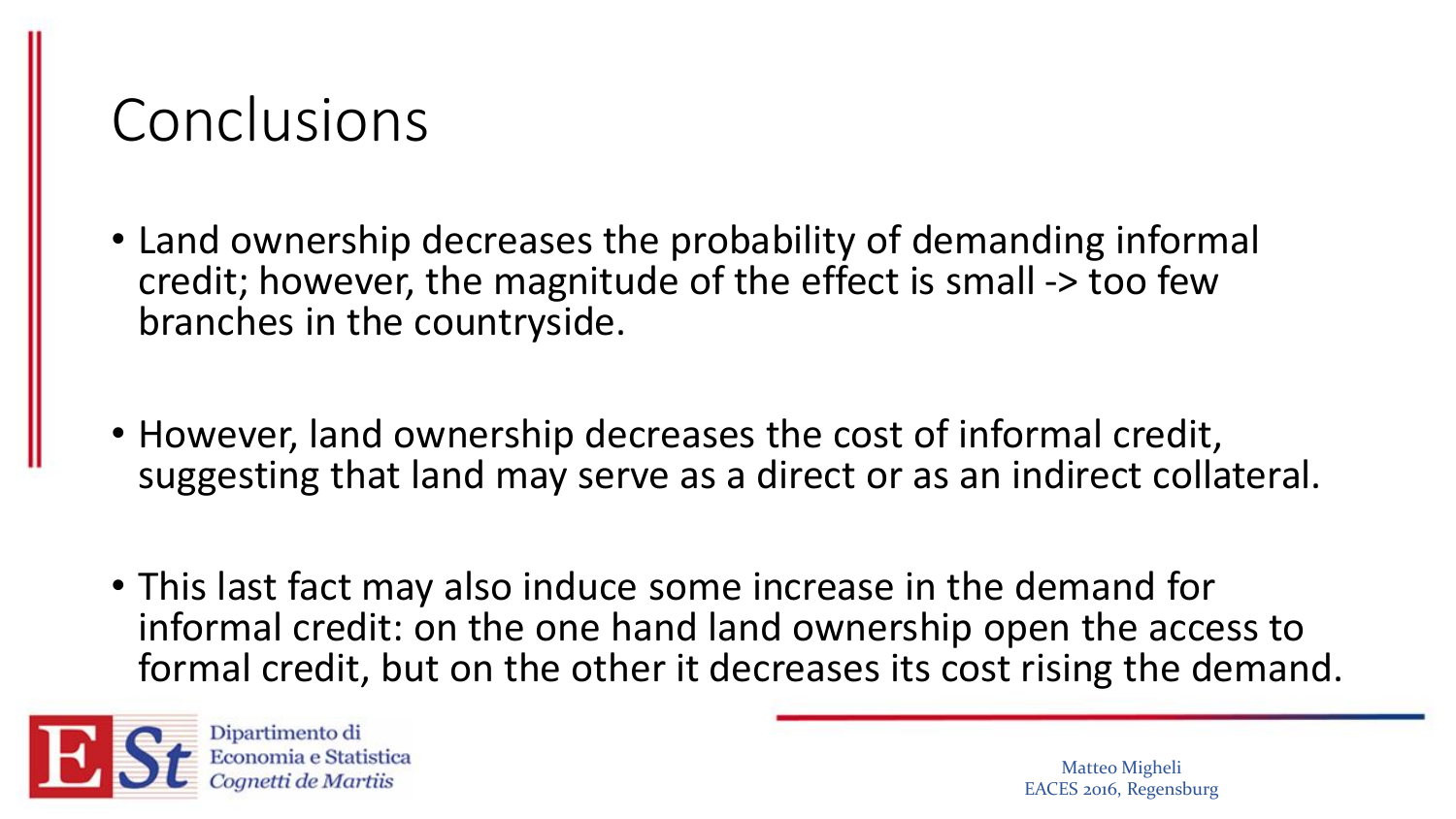#### Conclusions

- The process of land privatisation has had positive effects on the side of informal credit and on development more in general.
- However the lack of bank branches and the general scarcity of collaterals still favour the informal market of credit in rural Vietnam.
- The government should provide incentives to the banks to operate also in the agricultural regions. The government should also intensify its prevention against usurers.



Dipartimento di